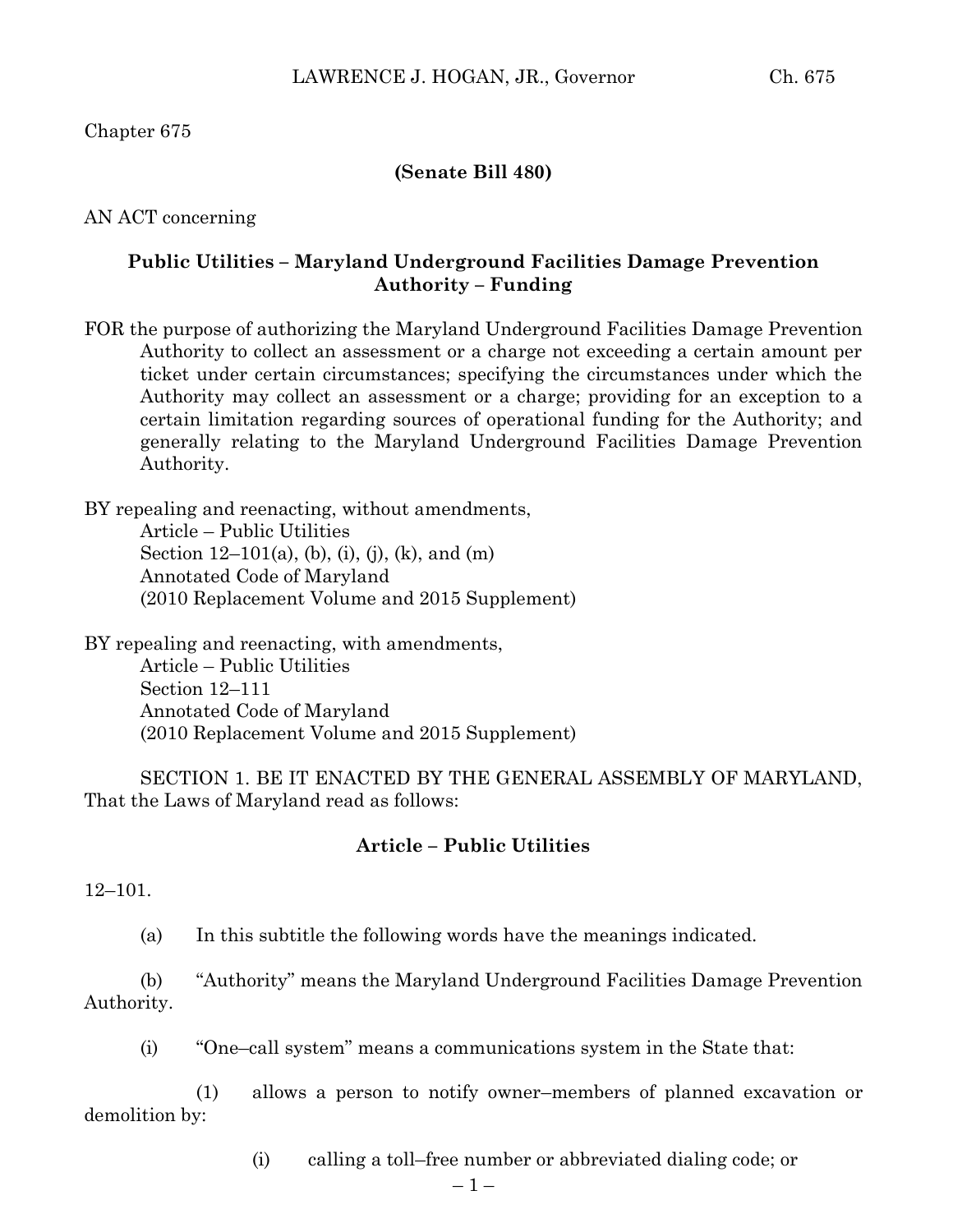- (ii) initiating an interactive Internet ticket request; and
- (2) maintains an underground facilities information exchange system.
- (j) (1) "Owner" means a person that:
	- (i) owns or operates an underground facility; and
	- (ii) has the right to bury an underground facility.
	- (2) "Owner" includes:
		- (i) a public utility;
		- (ii) a telecommunications corporation;
		- (iii) a cable television corporation;
		- (iv) a political subdivision;
		- (v) a municipal corporation;
		- (vi) a steam heating company;
		- (vii) an authority; and
		- (viii) a unit of the State.

(k) "Owner–member" means an owner that participates as a member in a one–call system.

(m) "Ticket" means a numbered document issued by a one–call system to notify owner–members that:

(1) a person intends to perform an excavation or demolition; or

(2) a designer has requested information on the location of underground facilities under § 12–131 of this subtitle.

#### 12–111.

(a) The Authority may obtain funding for its operational expenses from:

(1) a federal or State grant;